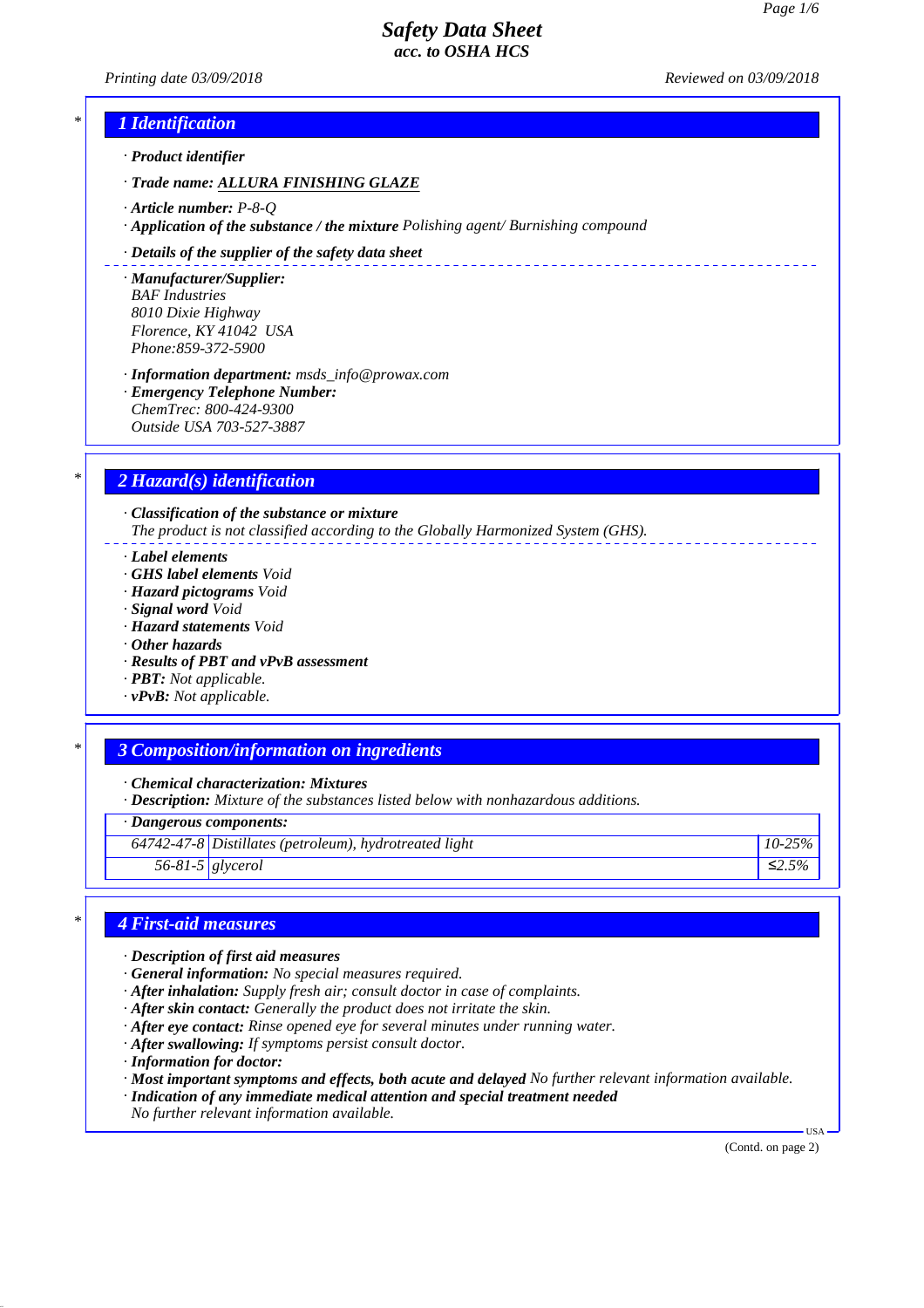*Printing date 03/09/2018 Reviewed on 03/09/2018*

*Trade name: ALLURA FINISHING GLAZE*

(Contd. of page 1)

## *\* 5 Fire-fighting measures*

- *· Extinguishing media*
- *· Suitable extinguishing agents: Use fire fighting measures that suit the environment.*
- *· Special hazards arising from the substance or mixture No further relevant information available.*
- *· Advice for firefighters*
- *· Protective equipment: No special measures required.*

## *\* 6 Accidental release measures*

- *· Personal precautions, protective equipment and emergency procedures Not required.*
- *· Environmental precautions:*
- *Dilute with plenty of water.*
- *Do not allow to enter sewers/ surface or ground water.*
- *· Methods and material for containment and cleaning up:*
- *Absorb with liquid-binding material (sand, diatomite, acid binders, universal binders, sawdust).*

#### *· Reference to other sections*

- *No dangerous substances are released.*
- *See Section 7 for information on safe handling.*
- *See Section 8 for information on personal protection equipment.*
- *See Section 13 for disposal information.*

## *\* 7 Handling and storage*

- *· Handling:*
- *· Precautions for safe handling No special measures required.*
- *· Information about protection against explosions and fires: No special measures required.*
- *· Conditions for safe storage, including any incompatibilities*
- *· Storage:*
- *· Requirements to be met by storerooms and receptacles: No special requirements.*
- *· Information about storage in one common storage facility: Not required.*
- *· Further information about storage conditions: None.*
- *· Specific end use(s) No further relevant information available.*

## *\* 8 Exposure controls/personal protection*

- *· Additional information about design of technical systems: No further data; see item 7.*
- *· Control parameters*
- *· Components with limit values that require monitoring at the workplace:*
- *The following constituent is the only constituent of the product which has a PEL, TLV or other recommended exposure limit.*
- *At this time, the remaining constituent has no known exposure limits.*

## *56-81-5 glycerol*

- *PEL Long-term value: 15\* 5\*\* mg/m³*
	- *mist; \*total dust \*\*respirable fraction*
- *TLV TLV withdrawn-insufficient data human occup. exp.*
- *· Additional information: The lists that were valid during the creation were used as basis.*
- *· Exposure controls*
- *· Personal protective equipment:*
- *· General protective and hygienic measures:*
- *The usual precautionary measures for handling chemicals should be followed.*
- *· Breathing equipment: Not required.*

(Contd. on page 3)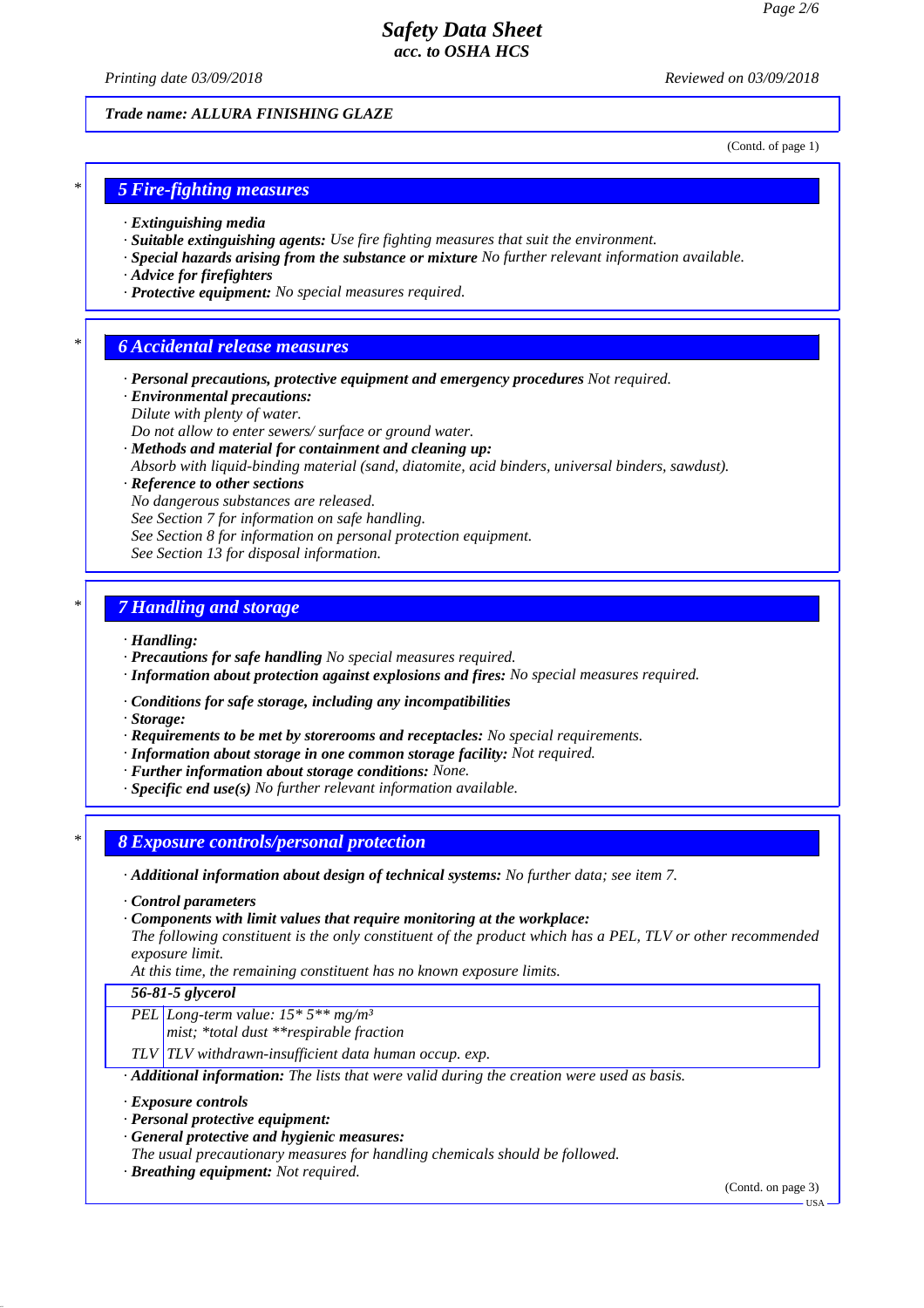*Printing date 03/09/2018 Reviewed on 03/09/2018*

#### *Trade name: ALLURA FINISHING GLAZE*

*· Protection of hands:*

(Contd. of page 2)

USA

*The glove material has to be impermeable and resistant to the product/ the substance/ the preparation. Due to missing tests no recommendation to the glove material can be given for the product/ the preparation/ the chemical mixture.*

*Selection of the glove material on consideration of the penetration times, rates of diffusion and the degradation*

#### *· Material of gloves*

*The selection of the suitable gloves does not only depend on the material, but also on further marks of quality and varies from manufacturer to manufacturer. As the product is a preparation of several substances, the resistance of the glove material can not be calculated in advance and has therefore to be checked prior to the application.*

*· Penetration time of glove material*

*The exact break through time has to be found out by the manufacturer of the protective gloves and has to be observed.*

*· Eye protection: Goggles recommended during refilling.*

# *\* 9 Physical and chemical properties*

| · Information on basic physical and chemical properties    |                                               |
|------------------------------------------------------------|-----------------------------------------------|
| · General Information<br>$\cdot$ Appearance:               |                                               |
| Form:                                                      | Fluid                                         |
| Color:                                                     | According to product specification            |
| $\cdot$ Odor:                                              | Characteristic                                |
| · Odor threshold:                                          | Not determined.                               |
| $\cdot$ pH-value at 20 $\bullet C$ (68 $\bullet$ F):       | 9                                             |
| $\cdot$ Change in condition                                |                                               |
| <b>Melting point/Melting range:</b>                        | Undetermined.                                 |
| <b>Boiling point/Boiling range:</b>                        | 100 °C (212 °F)                               |
| · Flash point:                                             | 100.6 °C (213.1 °F)                           |
| · Flammability (solid, gaseous):                           | Not applicable.                               |
| · Ignition temperature:                                    | 210 °C (410 °F)                               |
| $\cdot$ Decomposition temperature:                         | Not determined.                               |
| $\cdot$ Auto igniting:                                     | Product is not selfigniting.                  |
| · Danger of explosion:                                     | Product does not present an explosion hazard. |
| $\cdot$ Explosion limits:                                  |                                               |
| Lower:                                                     | $0.8$ Vol $\%$                                |
| <b>Upper:</b>                                              | 6 Vol %                                       |
| $\cdot$ Vapor pressure at 20 °C (68 °F):                   | 23 hPa (17.3 mm Hg)                           |
| $\cdot$ Density at 20 $\cdot$ C (68 $\cdot$ F):            | 0.9838 $g/cm^3$ (8.2098 lbs/gal)              |
| · Relative density                                         | Not determined.                               |
| · Vapor density                                            | Not determined.                               |
| $\cdot$ Evaporation rate                                   | Not determined.                               |
| · Solubility in / Miscibility with                         |                                               |
| Water:                                                     | Fully miscible.                               |
| · Partition coefficient (n-octanol/water): Not determined. |                                               |
| · Viscosity:                                               |                                               |
| Dynamic at 20 $\textdegree$ C (68 $\textdegree$ F):        | 31,500 mPas                                   |
| Kinematic:                                                 | Not determined.                               |
|                                                            | (Contd. on page 4)                            |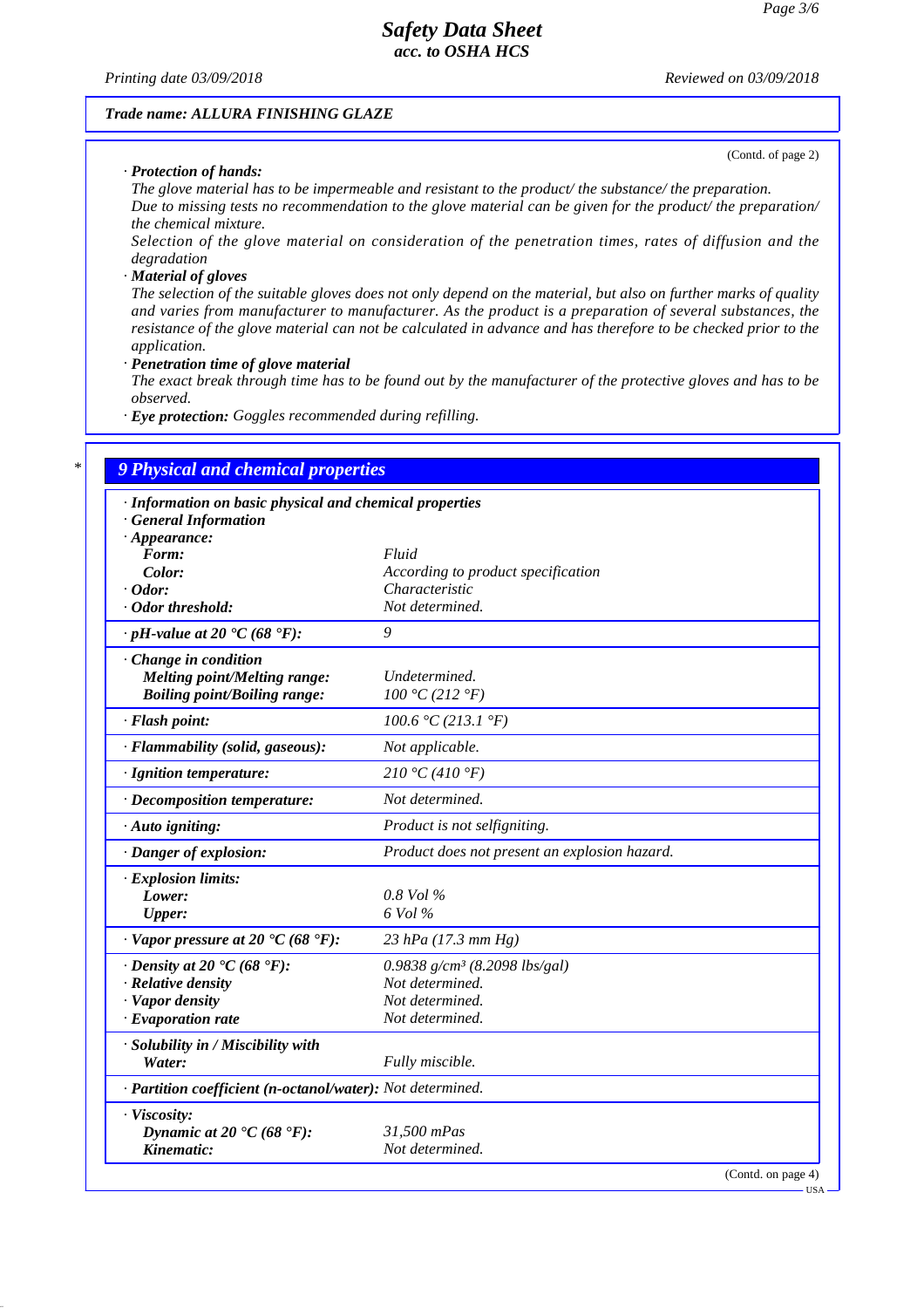*Printing date 03/09/2018 Reviewed on 03/09/2018*

#### *Trade name: ALLURA FINISHING GLAZE*

|                           |                                            | (Contd. of page 3) |
|---------------------------|--------------------------------------------|--------------------|
| · Solvent content:        |                                            |                    |
| Organic solvents:         | $13.2\%$                                   |                    |
| Water:                    | 72.3%                                      |                    |
| <b>VOC</b> content:       | $0.02\%$                                   |                    |
|                           | 0.2 $g/l/0.00$ lb/gl                       |                    |
| <i>Solids content:</i>    | $11.4\%$                                   |                    |
| $\cdot$ Other information | No further relevant information available. |                    |
|                           |                                            |                    |

### *\* 10 Stability and reactivity*

*· Reactivity No further relevant information available.*

- *· Chemical stability*
- *· Thermal decomposition / conditions to be avoided: No decomposition if used according to specifications.*
- *· Possibility of hazardous reactions No dangerous reactions known.*
- *· Conditions to avoid No further relevant information available.*
- *· Incompatible materials: No further relevant information available.*
- *· Hazardous decomposition products: No dangerous decomposition products known.*

### *\* 11 Toxicological information*

- *· Information on toxicological effects*
- *· Acute toxicity:*
- *· Primary irritant effect:*
- *· on the skin: No irritant effect.*
- *· on the eye: No irritating effect.*
- *· Sensitization: No sensitizing effects known.*
- *· Additional toxicological information:*

*The product is not subject to classification according to internally approved calculation methods for preparations:*

*When used and handled according to specifications, the product does not have any harmful effects according to our experience and the information provided to us.*

#### *· Carcinogenic categories*

*· IARC (International Agency for Research on Cancer)*

*None of the ingredients is listed.*

#### *· NTP (National Toxicology Program)*

*None of the ingredients is listed.*

#### *· OSHA-Ca (Occupational Safety & Health Administration)*

*None of the ingredients is listed.*

# *\* 12 Ecological information*

- *· Toxicity*
- *· Aquatic toxicity: No further relevant information available.*
- *· Persistence and degradability No further relevant information available.*
- *· Behavior in environmental systems:*
- *· Bioaccumulative potential No further relevant information available.*
- *· Mobility in soil No further relevant information available.*
- *· Additional ecological information:*

*· General notes:*

*Water hazard class 1 (Self-assessment): slightly hazardous for water*

*Do not allow undiluted product or large quantities of it to reach ground water, water course or sewage system.*

(Contd. on page 5)

USA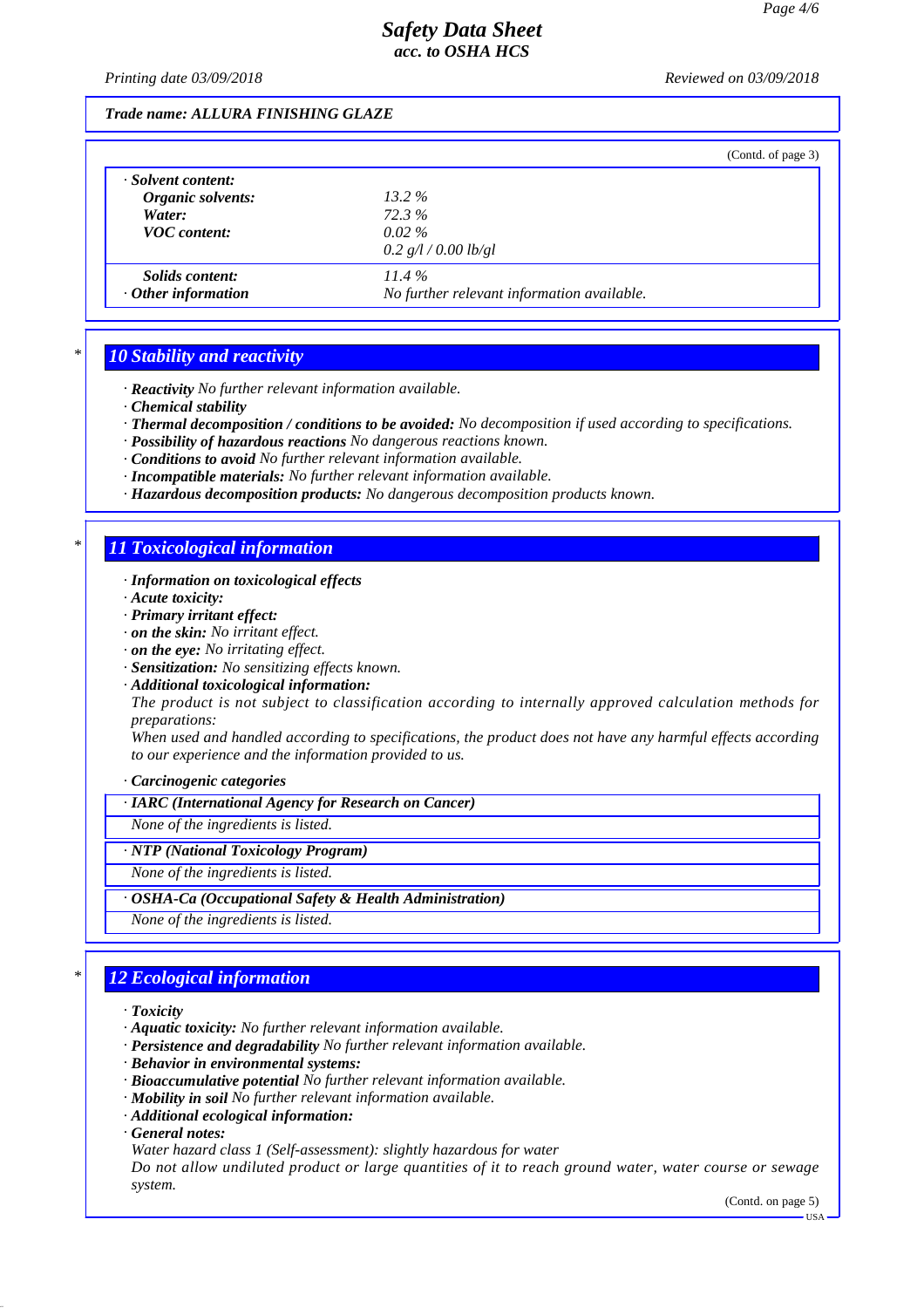*Printing date 03/09/2018 Reviewed on 03/09/2018*

*Trade name: ALLURA FINISHING GLAZE*

#### *· Results of PBT and vPvB assessment*

*· PBT: Not applicable.*

*· vPvB: Not applicable.*

*· Other adverse effects No further relevant information available.*

### *\* 13 Disposal considerations*

*· Waste treatment methods*

*· Recommendation: Smaller quantities can be disposed of with household waste.*

*· Uncleaned packagings:*

*· Recommendation: Disposal must be made according to official regulations.*

*· Recommended cleansing agent: Water, if necessary with cleansing agents.*

| $\cdot$ UN-Number                            |                 |
|----------------------------------------------|-----------------|
| · DOT, ADR, ADN, IMDG, IATA                  | Void            |
| · UN proper shipping name                    |                 |
| · DOT, ADR, ADN, IMDG, IATA                  | Void            |
| $\cdot$ Transport hazard class(es)           |                 |
| · DOT, ADR, ADN, IMDG, IATA                  |                 |
| · Class                                      | Void            |
| · Packing group                              |                 |
| · DOT, ADR, IMDG, IATA                       | Void            |
| · Environmental hazards:                     |                 |
| · Marine pollutant:                          | $N_{O}$         |
| · Special precautions for user               | Not applicable. |
| · Transport in bulk according to Annex II of |                 |
| <b>MARPOL73/78 and the IBC Code</b>          | Not applicable. |

# *\* 15 Regulatory information*

*· Safety, health and environmental regulations/legislation specific for the substance or mixture · Sara*

*· Section 355 (extremely hazardous substances):*

*None of the ingredients is listed.*

*· Section 313 (Specific toxic chemical listings):*

*None of the ingredients is listed.*

*· TSCA (Toxic Substances Control Act) All ingredients are listed*

*· TSCA new (21st Century Act) (Substances not listed)*

*· Proposition 65*

*· Chemicals known to cause cancer:*

*None of the ingredients is listed.*

*· Chemicals known to cause reproductive toxicity for females:*

*None of the ingredients is listed.*

(Contd. on page 6)

USA

(Contd. of page 4)